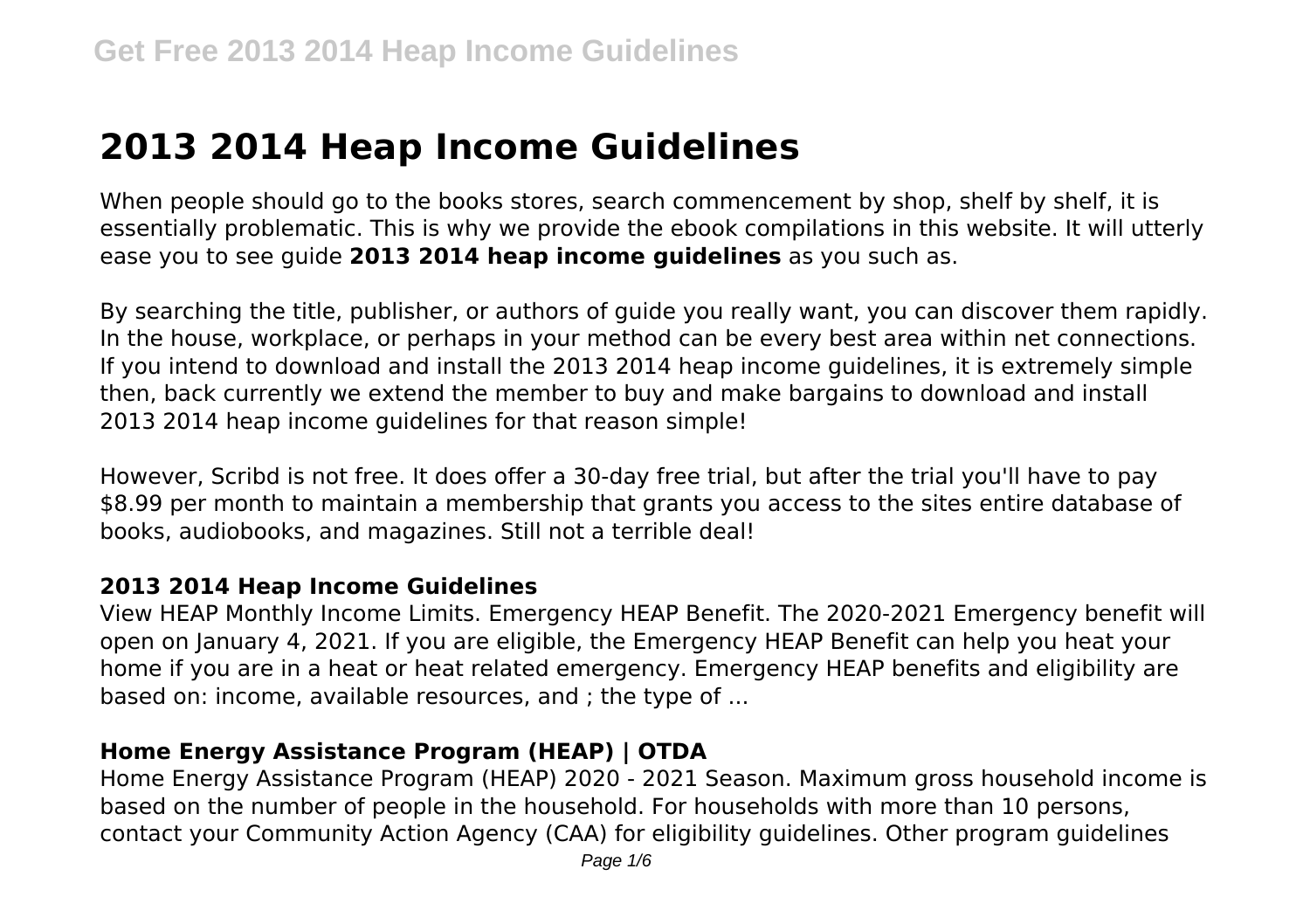and requirements may apply - your CAA will provide you with all the ...

## **HEAP Income Eligibility - MaineHousing**

The Home Energy Assistance Program (HEAP) is a federally-funded program managed by the Ohio Development Services Agency (ODSA). It is designed ... 2020-2021 Income Guidelines Size of household\* Total Gross Annual Household Income 175% 1 \$22,330 2 \$30,170 3 \$38,010 4 \$45,850 5 \$53,690 6 \$61,530 7 \$69,370

### **HOME ENERGY ASSISTANCE PROGRAM: HEAP GUIDELINES**

Bookmark File PDF 2013 2014 Heap Income Guidelines 2013 2014 Heap Income Guidelines As recognized, adventure as without difficulty as experience roughly lesson, amusement, as capably as bargain can be gotten by just checking out a ebook 2013 2014 heap income guidelines moreover it is not directly done, you could assume even more regarding this life, roughly the world.

### **2013 2014 Heap Income Guidelines - h2opalermo.it**

proof of income -last 4 weeks, 2 if biweekly; proof of resources (emergency HEAP only) such as: bank accounts, stocks, bonds etc. The federally funded program awards benefits based on income guidelines. For 2020 - 2021, the maximum allowable income guidelines are as follows:

### **Home Energy Assistance Program (HEAP) | ocgov.net**

2013-2014 HEAP INCOME ELIGIBILITY GUIDELINES HOUSEHOLD SIZE MONTHLY INCOME 1 \$2,175.00 2 2,844.00 3 3,513.00 4 4,182.00 5 4,852.00 6 5,521.00 7 5,646.00 8 5,772.00 If your total household income is under these limits, you are eligible for a HEAP benefit. For more information, or to have a HEAP application sent to a person who is 60 years or ...

## **2013-2014 HEAP INCOME ELIGIBILITY GUIDELINES**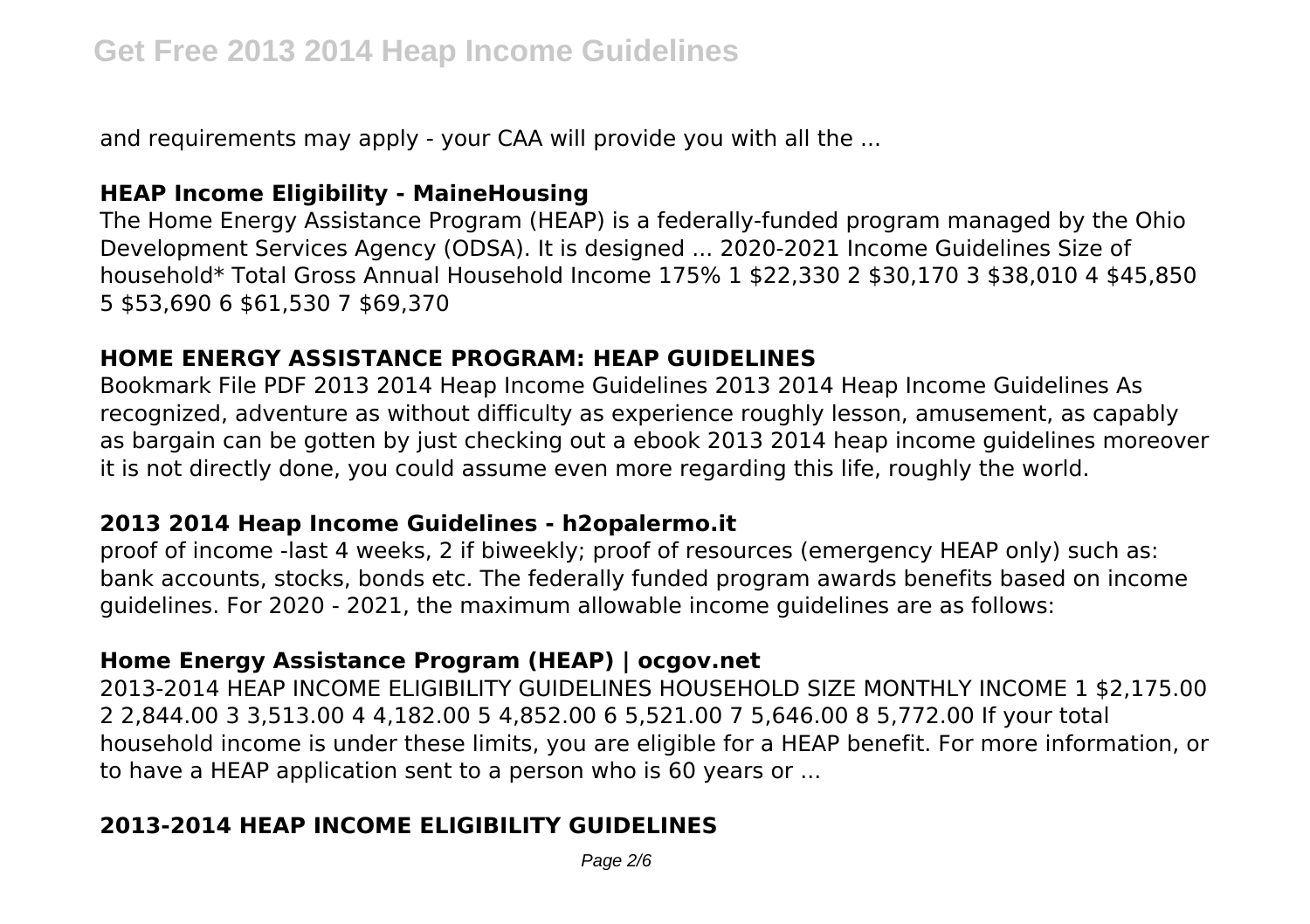2013-2014 HEAP INCOME ELIGIBILITY GUIDELINES HOUSEHOLD SIZE MONTHLY INCOME 1 \$2,175.00 2 2,844.00 3 3,513.00 4 4,182.00 5 4,852.00 6 5,521.00 7 5,646.00 8 5,772.00 If your total household income is under these limits, you are eligible for a HEAP benefit.

### **2013 2014 Heap Income Guidelines - wp.nike-air-max.it**

For households with more than eight (8) members, add \$7,840 for each additional member. A household applying for HEAP must report total gross household income for the past 30 days (12 months preferred) for all members, except wage or salary income earned by dependent minors under 18 years old.

## **Home Energy Assistance Program (HEAP)**

2013-2014 heap income eligibility guidelines household size monthly income 1 \$2,175.00 2 2,844.00 3 3,513.00 4 4,182.00 5 4,852.00 6 5,521.00 7 5,646.00 8 5,772.00 If your total household income is under these limits, you are eligible for a HEAP benefit.

## **2013 2014 Heap Income Guidelines - embraceafricagroup.co.za**

income guidelines for the 2020-2021 home energy plus program year (9/01/2020 through 9/30/2021) 60 percent of state median income guidelines . household one month annual. size income income . 1 \$ 2,490.08 \$29,881

# **Wisconsin Home Energy Assistance Program (WHEAP)**

LIHEAP grantees that base their income-eligibility criteria on FPG may use such guidelines for their FFY 2013 programs and must use such guidelines for their FFY 2014 programs. BACKGROUND: Section 2605(b)(2)(B) of P.L. 97-35 establishes the following requirements that LIHEAP grantees must follow in setting the income-eligibility criteria of their programs: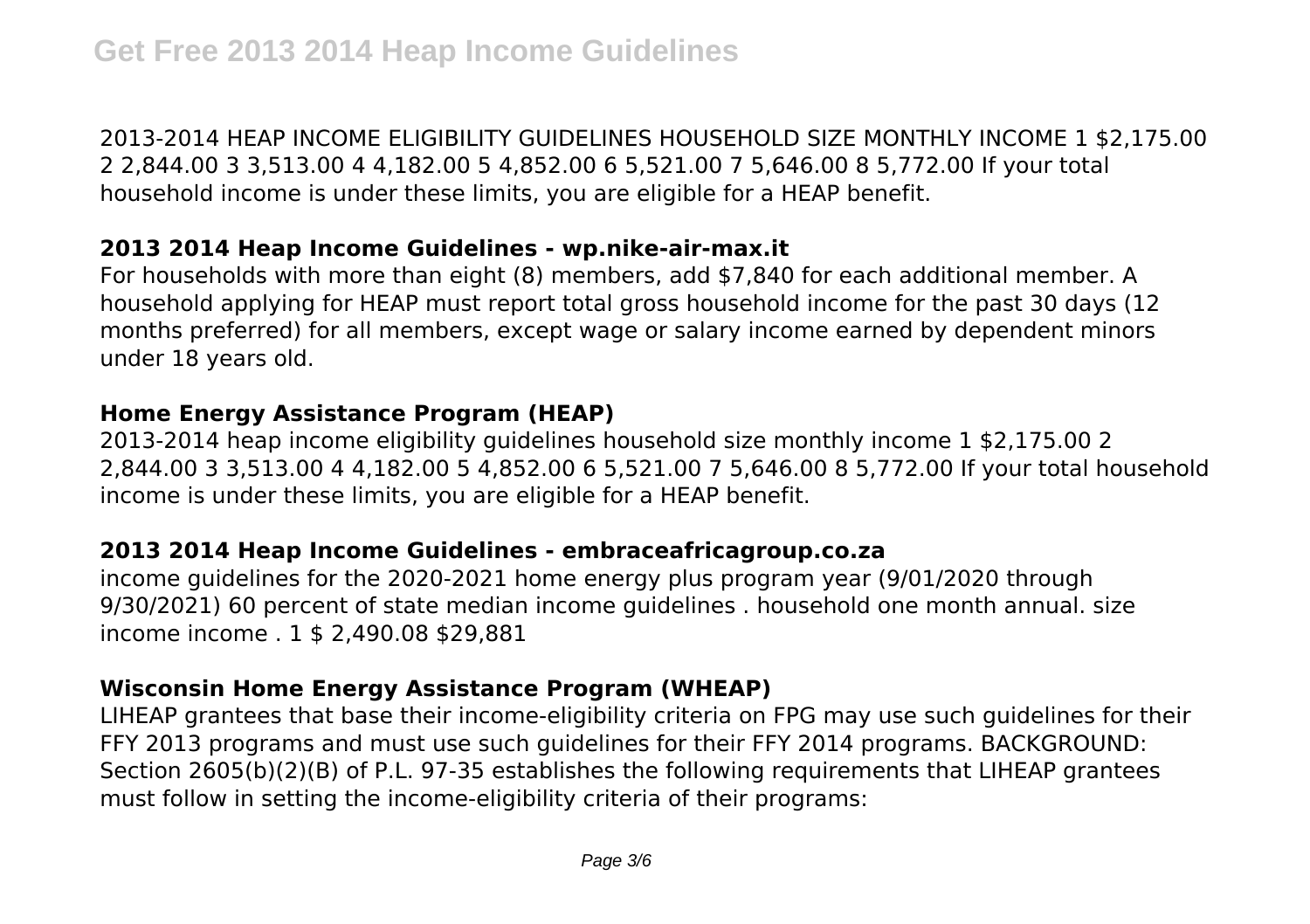# **LIHEAP IM 2013-2 HHS Poverty Guidelines for Optional Use ...**

FY 2014 Income Limits Briefing Material in pdf Revised for Extremely Low Income Limits, effective 07/01/2014 Area Definition report. Notice of FY 2014 Income Limits for the Public Housing and Section 8 Programs in pdf. Tables for Section 8 Income Limits in pdf and MS WORD

## **Income Limits | HUD USER**

Title: 2013 Hhs Income Guidelines | happyhounds.pridesource.com Author: Jicheng Xie - 2010 happyhounds.pridesource.com Subject: Download 2013 Hhs Income Guidelines - \* These poverty guidelines remain in effect for use with Form I-864, Affidavit of Support, from March 1, 2013 until new guidelines go into effect in 2014 Minimum Income Requirements for Use in Completing Form **I-864 2013 HHS** 

## **2013 Hhs Income Guidelines | happyhounds.pridesource**

The 2013/2014 LIHEAP Program begins November 1st. For more information about the program visit . www.compass.state.pa.us or consult Berks County Assistance Office. Berks County's LIHEAP hotline is 610-736-4228. What is LIPEAP? The Low-Income Home Energy Assistance Program (LIHEAP) helps low-income families pay their heating bills. LIHEAP is a ...

## **2013/2014 Low Income Home Energy Assistance Program (LIHEAP)**

One Version of the [U.S.] Federal Poverty Measure [ Federal Register Notice, January 24, 2013 — Full text ] [ Prior Poverty Guidelines and Federal Register References Since 1982] [ Frequently Asked Questions (FAQs) ] [ Further Resources on Poverty Measurement, Poverty Lines, and Their History] [ Computations for the 2013 Poverty Guidelines] There are two slightly different versions of the ...

## **2013 Poverty Guidelines | ASPE**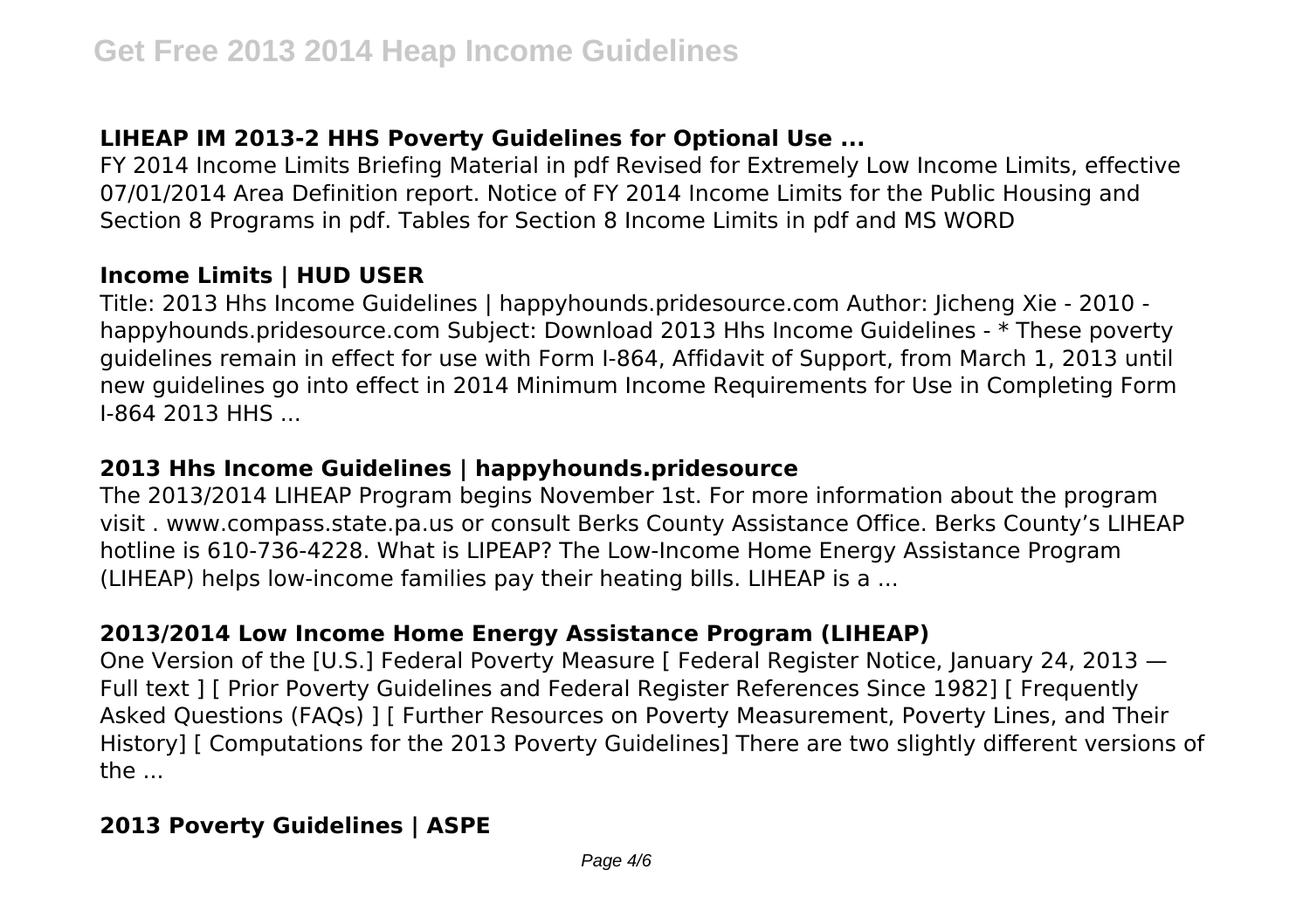The Home Energy Assistance Program (HEAP) is a federally funded program, which is administered by New York State to assist low-income families with their energy needs. Multiple components are available to apply for heating assistance or services while the funding is available.

## **HEAP (Home Energy Assistance Program) - Erie County**

The Home Energy Assistance Program (HEAP) helps low-income people pay the cost of heating their homes. How does it work? If you are eligible, you may receive one regular HEAP benefit per season and could also be eligible for an emergency HEAP benefit if you are in impending danger of running out of fuel or having your utility service shut off.

# **Apply for Heating and Cooling Assistance (HEAP)**

OTDA Home Laws & Policies HEAP State Plans. HEAP State Plans. HEAP Plan 2020-2021 ; HEAP Plan 2019-2020; HEAP Plan 2018-2019; HEAP Plan 2017-2018; HEAP Plan 2016-2017; HEAP Plan 2015-2016; HEAP Plan 2014-2015; HEAP Plan 2013-2014. HEAP Plan 2013-2014 Amendment; HEAP Plan 2012-2013; HEAP Plan 2011-2012; This page contains links to PDF documents.

# **HEAP State Plans | OTDA**

The amount of assistance you may get from HEAP is based on your household size and income, energy costs, and other factors. You may be eligible for assistance if your total household income falls within the income eligibility guidelines which is the greater of 150% Federal Poverty Level (FPL) or 60% of State. If your heat is included in your rent, you may still apply for HEAP.

Copyright code: [d41d8cd98f00b204e9800998ecf8427e.](/sitemap.xml)